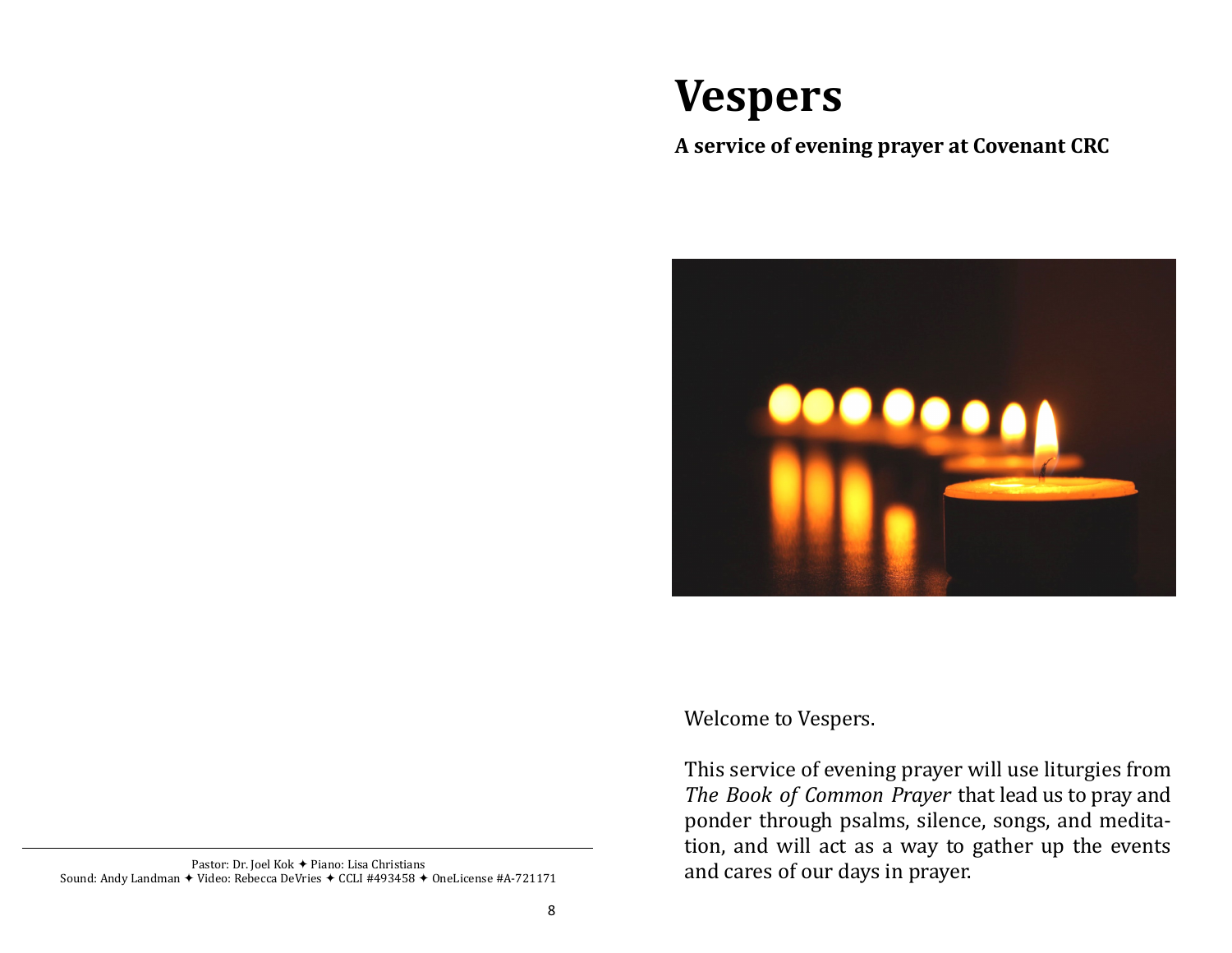## **Fifth Sunday of Easter May 15, 2022**

## Words of Welcome

## Opening Scripture *Psalm 74:15-16*

LEADER Yours is the day, O God, yours also the night; you established the moon and the sun. You fixed all the boundaries of the earth; you made both summer and winter.

*Silence*

## \*Greeting *Philippians 1:2*

LEADER Grace to you and peace from God our Father and from the Lord Jesus Christ.

## \*Opening Sentences

LEADER Our help is in the name of the Lord; **PEOPLE the maker of heaven and earth.** LEADER It is good to give thanks to the Lord, **PEOPLE to sing your praise, O Most High;** LEADER to declare your steadfast love in the morning, **PEOPLE and your faithfulness at night.**

## \*Song of Praise

*"Rejoice in All Your Works"* Words and music: Wendell Kimbrough © 2014 Wendell Kimbrough

> Every mouth that cries for food, every lung that yearns for breath, every eye that searches through the dark for light all creation looks to you for its breath and for its food. From the goodness of your hand we're satisfied.

## \*Parting Song

*"In Our Lives, Lord, Be Glorified" LUYH 861*

## \*Sharing the Peace

| <b>LEADER</b> | The peace of the Lord be with you always. |
|---------------|-------------------------------------------|
|---------------|-------------------------------------------|

**PEOPLE And also with you.**

*Pass the peace to those around you as you leave.*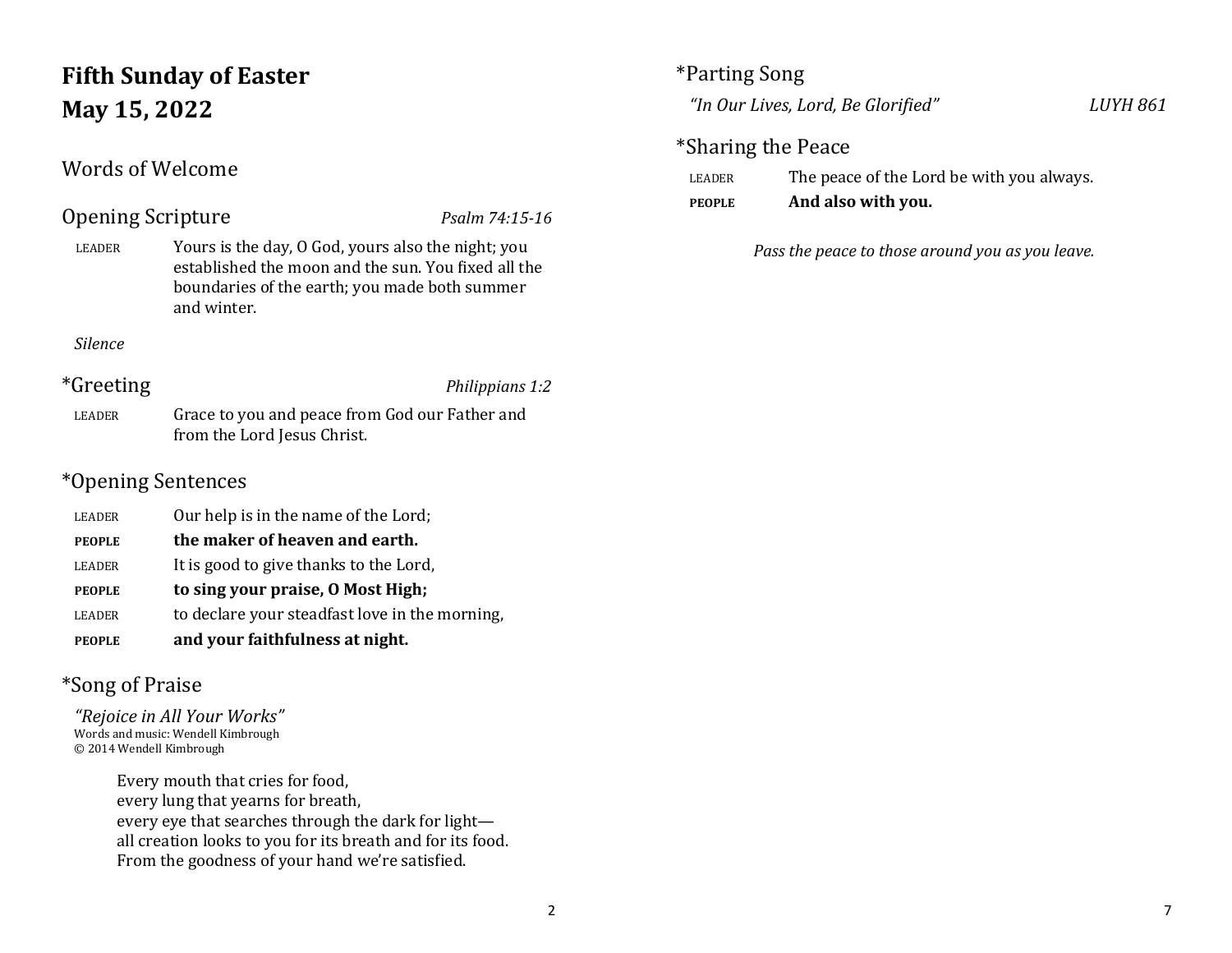#### The Prayers

Prayers of the People

LEADER Lord, in your mercy,

**PEOPLE hear our prayer.**

#### The Lord's Prayer

**PEOPLE Our Father who art in heaven, hallowed be thy name. Thy kingdom come, thy will be done on earth as it is in heaven. Give us this day our daily bread and forgive us our debts as we forgive our debtors. And lead us not into temptation, but deliver us from evil. For thine is the kingdom and the power and glory forever. Amen.**

#### Collect

Keep watch, dear Lord, with those who work, or watch, or weep this night, and give your angels charge over those who sleep. Tend the sick, Lord Christ; give rest to the weary, bless the dying, soothe the suffering, pity the afflicted, shield the joyous; and all for your love's sake. **Amen.**

#### *Silence*

| <b>LEADER</b> | Guide us waking, O Lord, and guard us sleeping,                        |
|---------------|------------------------------------------------------------------------|
| <b>PEOPLE</b> | that awake we may watch with Christ,<br>and as leep rest in his peace. |
| <b>LEADER</b> | You have given yourself to us, Lord.                                   |
| <b>PEOPLE</b> | Now we give ourselves for others.                                      |
| <b>LEADER</b> | You have raised us with Christ and made us a new<br>people.            |
| <b>PEOPLE</b> | As people of the resurrection, we will serve you<br>with joy.          |
| <b>LEADER</b> | Your glory has filled our hearts.                                      |
| <b>PEOPLE</b> | Help us to glorify you in all things. Amen.                            |

#### *Chorus: Oh rejoice in all your works, King of Heaven, King of Earth! Every creature you have made declares your praise. We rejoice in all you've made, God of all-sustaining grace! With the mountain, sky, and sea, we sing your praise!*

Every tree that thirsts for rain, every bird that seeks its nest, every heart that waits in hope to be made glad all creation looks to you for its breath and for its food. From the goodness of your hand we're satisfied. *(to chorus)*

May the pond'rings of my heart, and the song upon my lips, with the chorus of creation join in praise: to the God who made all things, to the Spirit who sustains, to the Son who over all creation reigns! *(to chorus)*

## Prayer of Thanksgiving

| <b>LEADER</b> | Blessed are you, O Lord, Redeemer God.<br>You destroyed the bonds of death<br>and from the darkness of the tomb<br>drew forth the light of the world.<br>You led us through the waters of death,<br>and made us children of light singing alleluias<br>and dancing to the music of new life.<br>Pour out your Spirit upon us<br>that dreams and visions<br>bring us ever closer to the kingdom of Jesus Christ,<br>our risen Savior.<br>Through him and in the Holy Spirit |
|---------------|----------------------------------------------------------------------------------------------------------------------------------------------------------------------------------------------------------------------------------------------------------------------------------------------------------------------------------------------------------------------------------------------------------------------------------------------------------------------------|
|               | all glory be to you, almighty God,<br>this night and forever and ever. Amen.                                                                                                                                                                                                                                                                                                                                                                                               |

## Song

| "Holy Spirit, Living Breath of God" | <b>LUYH 746</b> |
|-------------------------------------|-----------------|
| Call to Confession                  | Romans 8:22-27  |